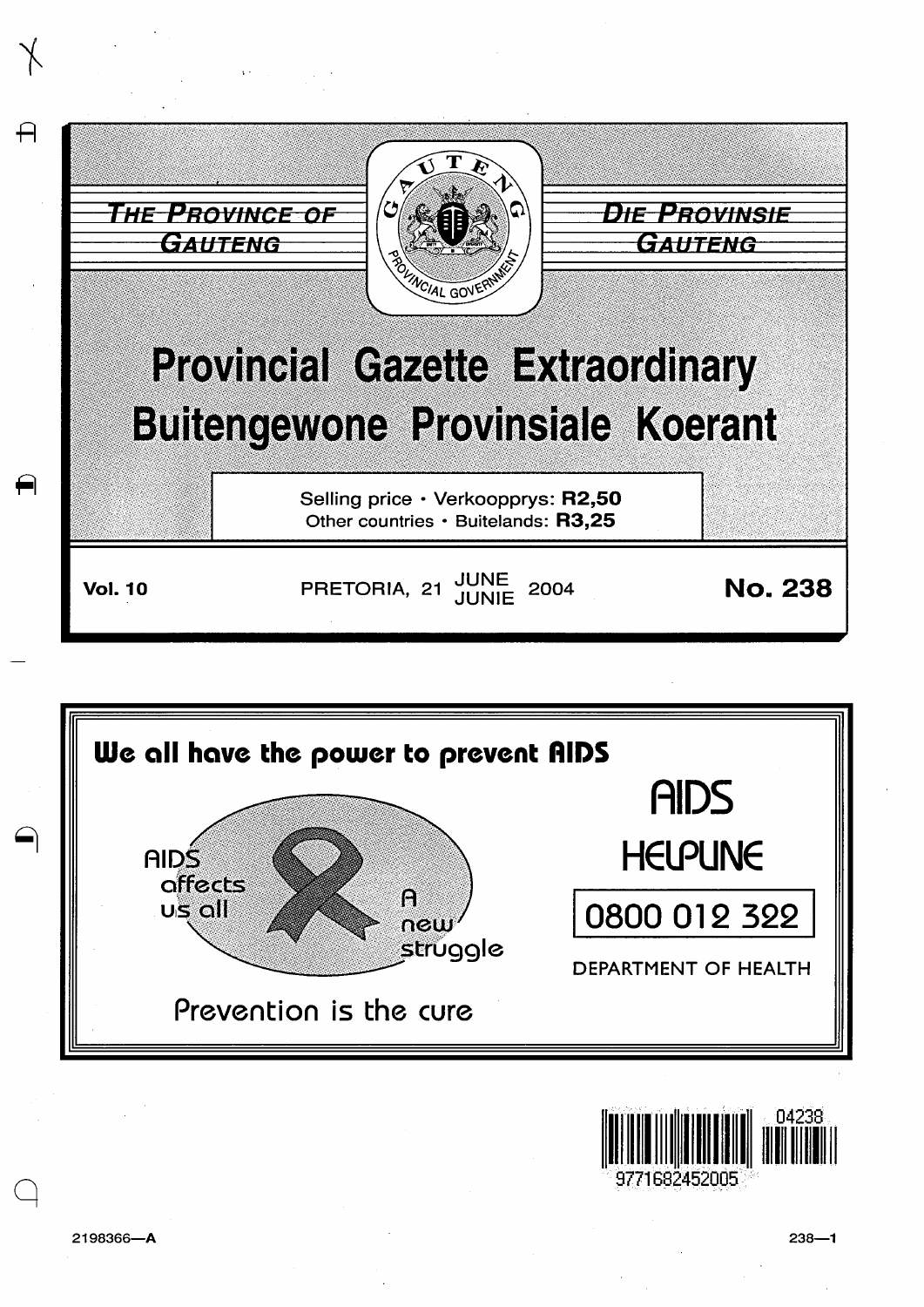**CONTENTS • INHOUD**  No. Page Gazette

#### **GENERAL NOTICE**

2007 Gauteng Gambling Act (4/1995): Hearing of applications ............................................................................................ . 3 238

Page Gazette<br>No. No.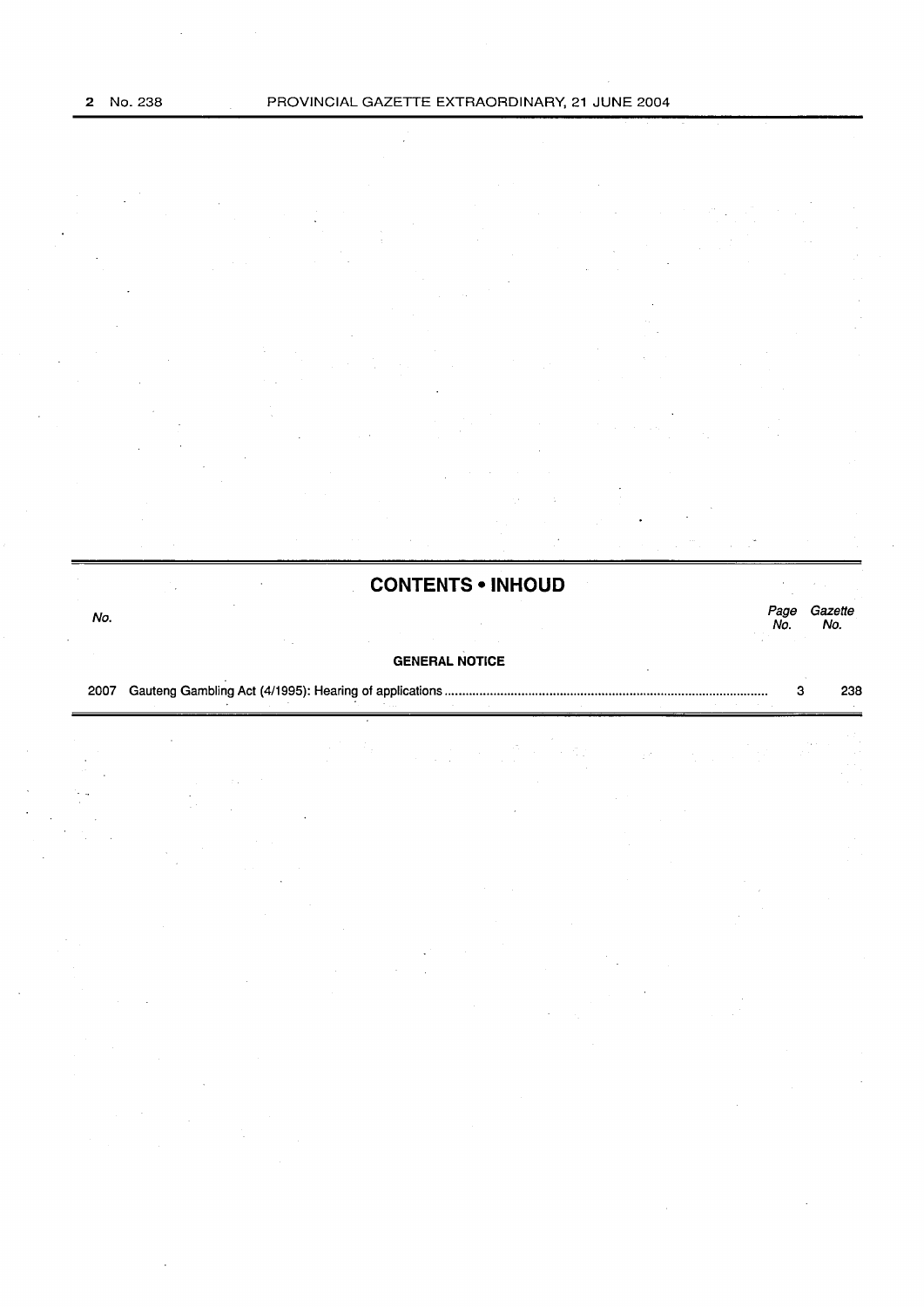### GENERAL NOTICE

#### NOTICE 2007 OF 2004

#### GAUTENG GAMBLING ACT, NO 4 OF 1995

#### HEARING OF APPLICATIONS

Notice is hereby given in terms of Section 27 read with Section 20 (1) (a) (b) of the Gauteng Gambling Act no 4 of 1995, that a hearing will be held on Saturday, 26 June 2004 at 10:15, or so soon thereafter as the matter may be heard, at the offices of the Gauteng Gambling Board, 1256 Heuwel Avenue, Centurion, Pretoria in respect of the following applications received.

#### <sup>~</sup>Application for Amendment of Licence.

- 1. Application by Global Resorts (East Rand) (Pty) Ltd of 64 Jones Road, Kempton Park, Gauteng to increase the maximum number of gaming machines and tables, that it may expose for play on the licensed premises.by 140 gaming machines and 17 gaming tables, respectively.
- 2. Application by Emerald Safari Resort (Pty) Ltd of Emfuleni Drive, Vanderbijlpark, Gauteng to decrease the maximum number of gaming machines and tables, that it may expose for play on the licensed premises by 140 gaming machines and 17 gaming tables, respectively.
- $\triangleright$  Application for Financial Interest.
- 3. Application by Victoria Holdings Ltd of Unit 9, Mulberry Business Centre, Quebec Way, Rotherhithe, London, SE167Le, United Kingdom to acquire financial interest in John Huxley South Africa (Pty) Ltd.
- 4. Application by Kersaf Investments Limited of 27 Fredman drive, Sandown, Sandton, to acquire financial interest in Afrisun Gauteng (Pty) Ltd.
- $>$  Application for Certificate of Suitability
- 5. Application by Quemic (Pty) Ltd of 83 Monkor Road, Rand Park, to render risk management and pre-employment screening services.

By order of the Gauteng Gambling Board: 1256 Heuwel Avenue **Centurion** Pretoria

Private Bag X125 **Centurion** 0046

Telephone: (012) 663 8900 Fax: (012) 663 8588 e-mail: info@ggb.org.za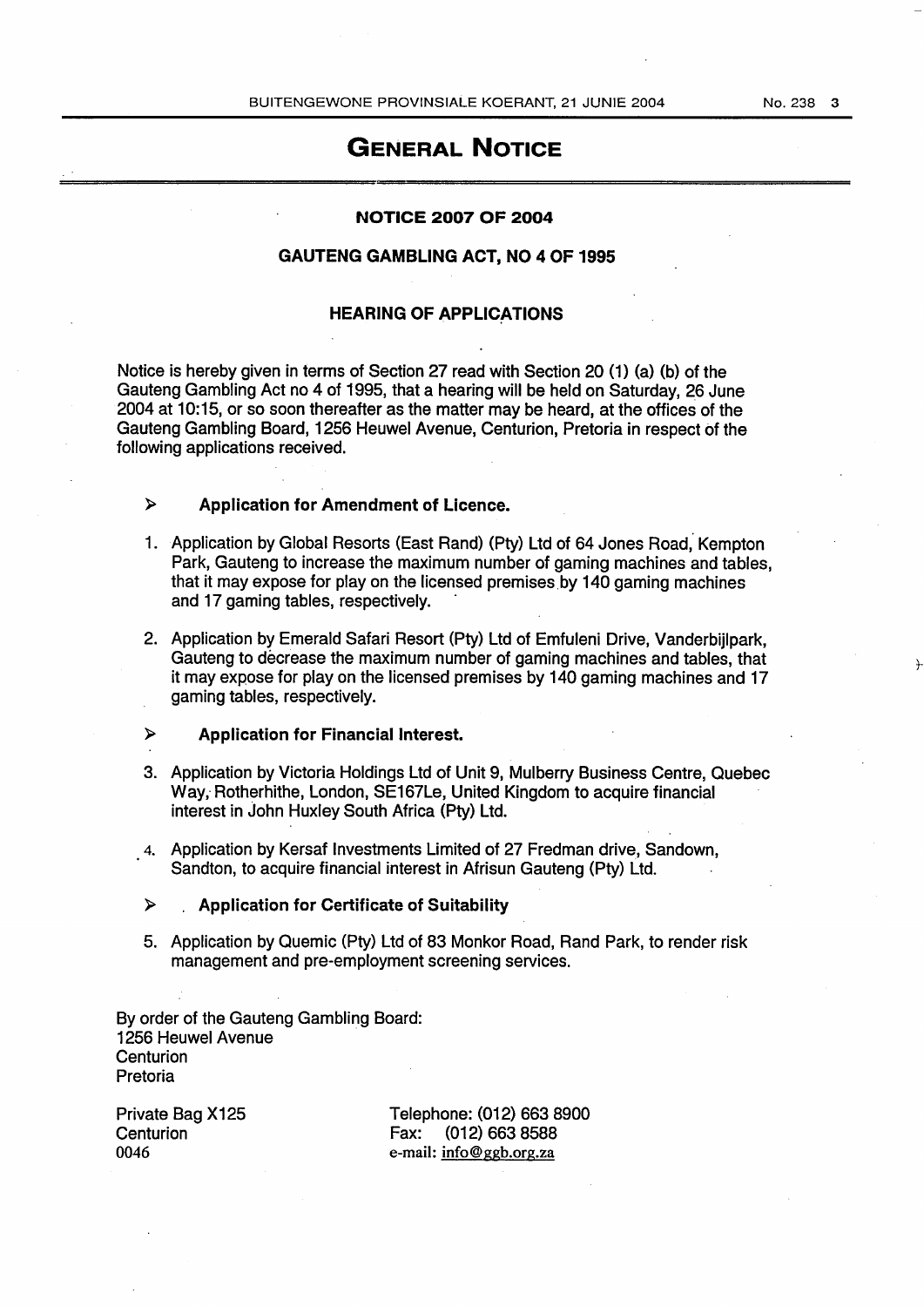Printed by the Government Printer, Bosman Street, Private Bag X85, Pretoria, 0001, for the **Gauteng Provincial Administration**, Johannesburg Gedruk deur die Staatsdrukker, Bosmanstraat, Privaat Sak X85, Pretoria, 0001, vir die Gauteng Provinsiale Administrasie, Johannesburg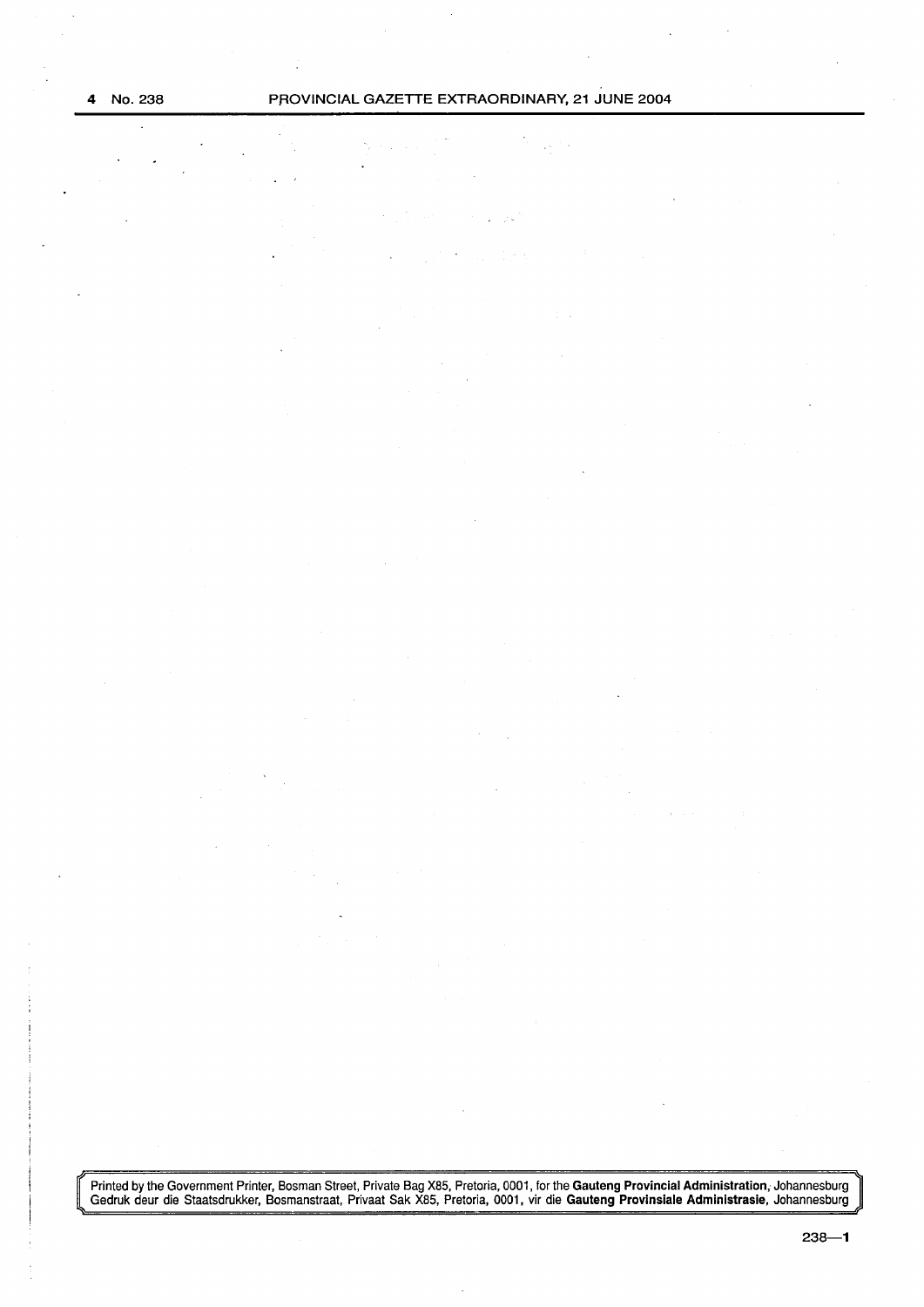



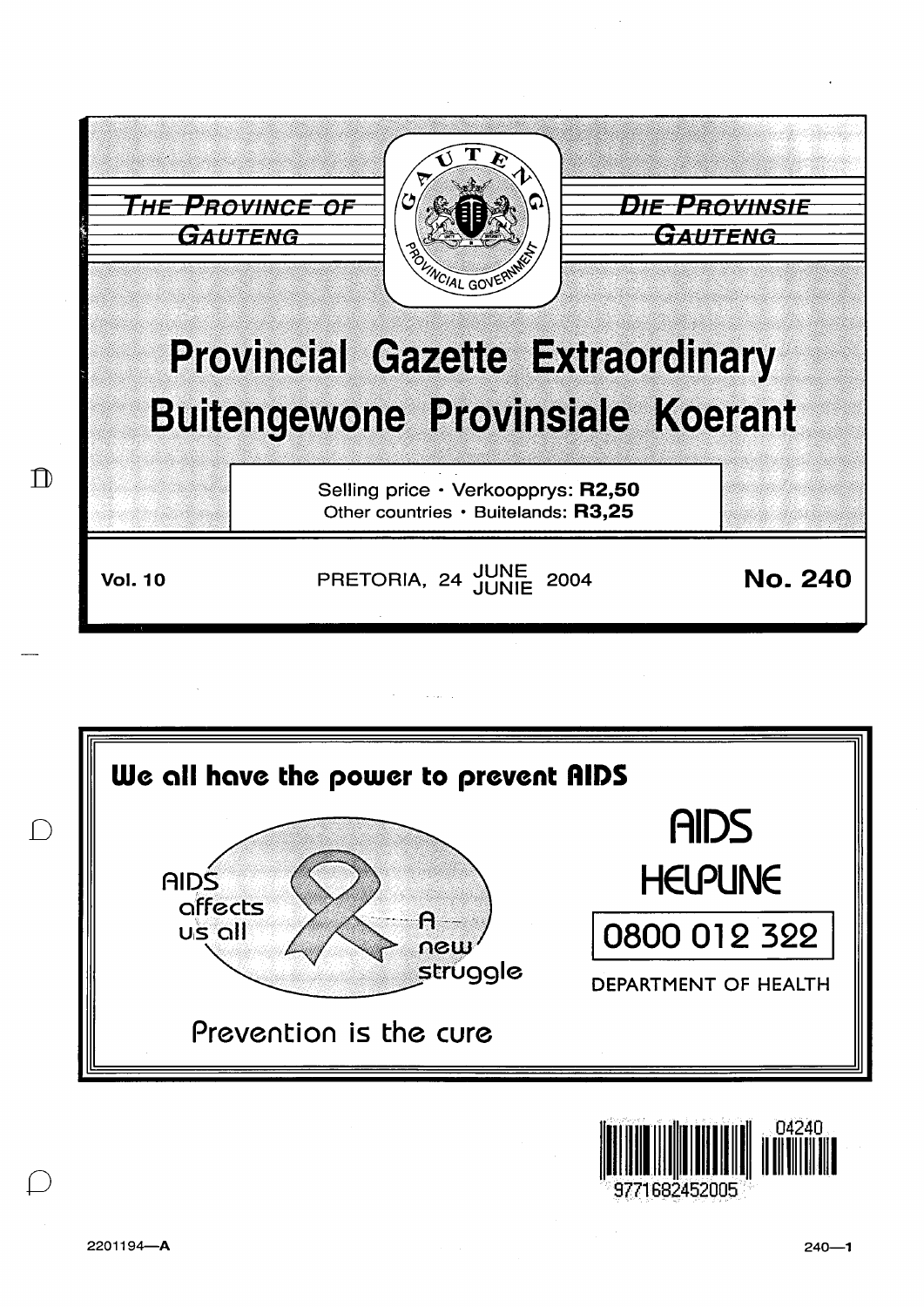$\tilde{\phantom{a}}$ 

t,

 $\bar{z}$ 

where  $\hat{p} = \hat{p} \hat{p}$  ,  $\hat{p} = \hat{p} \hat{p}$ 

 $\label{eq:2.1} \frac{1}{\sqrt{2\pi}}\sum_{i=1}^n\frac{1}{\sqrt{2\pi}}\sum_{i=1}^n\frac{1}{\sqrt{2\pi}}\sum_{i=1}^n\frac{1}{\sqrt{2\pi}}\sum_{i=1}^n\frac{1}{\sqrt{2\pi}}\sum_{i=1}^n\frac{1}{\sqrt{2\pi}}\sum_{i=1}^n\frac{1}{\sqrt{2\pi}}\sum_{i=1}^n\frac{1}{\sqrt{2\pi}}\sum_{i=1}^n\frac{1}{\sqrt{2\pi}}\sum_{i=1}^n\frac{1}{\sqrt{2\pi}}\sum_{i=1}^n\$ 

 $\Delta \sim 1$ 

 $\frac{1}{\alpha}$ 

 $\hat{\mathcal{A}}$ 

÷.

| Page<br>No. | Gazette<br>No.                                                                                                     |
|-------------|--------------------------------------------------------------------------------------------------------------------|
|             |                                                                                                                    |
|             | 240                                                                                                                |
|             | 240                                                                                                                |
|             | Town-planning and Townships Ordinance (15/1986): Declaration as an approved township: Boskruin Extension 49.<br>-3 |

 $\sim$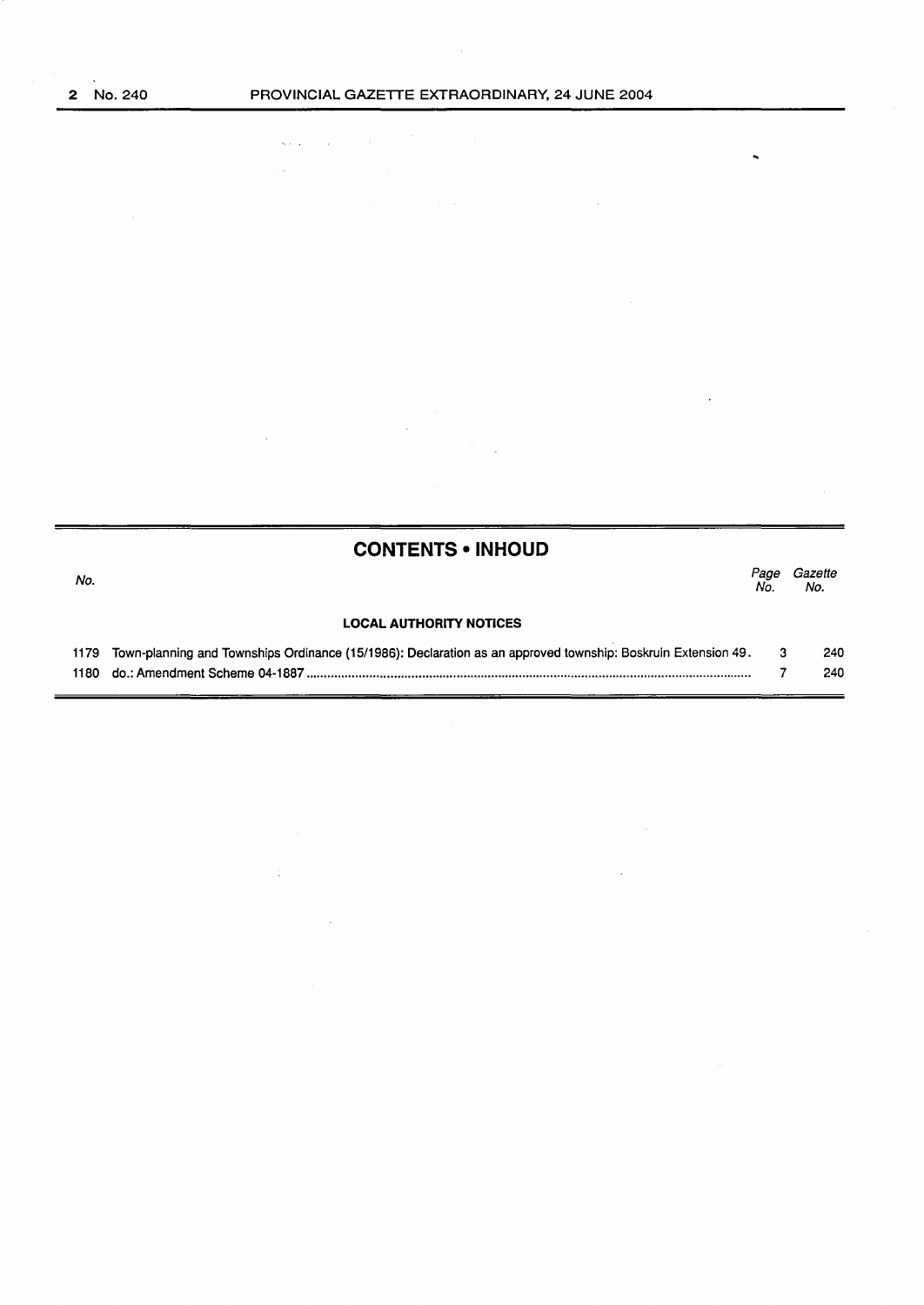## LOCAL AUTHORITY NOTICES

#### LOCAL AUTHORITY NOTICE 1179

#### DECLARATION AS AN APPROVED TOWNSHIP

In terms of section 103 of the Town Planning and Townships Ordinance, 1986 (Ordinance 15 of 1986), the City of Johannesburg Metropolitan Municipality declares Boskruin Extension 49 to be an approved township subject to the conditions set out in the Schedule hereto.

#### **SCHEDULE**

STATEMENT OF THE CONDITIONS UNDER WHICH THE APPLICATION MADE BY PRO-LINK DEVELOPMENTS (PTY) LTD (HEREINAFTER REFERRED TO AS THE APPLICANT/ TOWNSHIP OWNER) UNDER THE PROVISIONS OF CHAPTER Ill OF THE TOWN PLANNING AND TOWNSHIPS ORDINANCE, 1986 (ORDINANCE 15 OF 1986), FOR PERMISSION TO ESTABLISH A TOWNSHIP ON PORTION 538 OF THE FARM BOSCHKOP 199 JQ HAS BEEN GRANTED

#### 1. CONDITIONS OF ESTABLISHMENT

#### {1) Name

The name of the township shall be Boskruin Extension 49.

#### {2) Design

The township shall consist of erven and a street as indicated on General Plan S.G. 6629/2003.

#### Provision and installation of services

The township owner shall make the necessary arrangements with the local authority for the provision and installation of water, electricity and sanitation as well as the construction of roads and stormwater drainage in the township, to the satisfaction of the local authority.

#### {4) Removal or replacement of services

Should it, by reason of the establishment of the township, become necessary to remove or replace any existing municipal, TELKOM or ESKOM services, the cost thereof shall be borne by the township owner.

#### {5) Acceptance and disposal of stormwater

The township owner shall arrange for the drainage of the township to fit in with that of the adjacent roads and for all stormwater running off or being diverted from the road to be received and disposed of.

#### {6) Access

Access to or egress from the township shall be to the satisfaction of Johannesburg Road Agency (Pty) Ltd and the local authority.

#### {7) Provincial Government

(a) Should the development of the township not been completed on or before 9 July 2011, the application shall be resubmitted to the Department of Transport and Public Works (Gauteng Provincial Government) for reconsideration.

"(b) If however, before the expiry date of the mentioned period, circumstances change in such a way that roads and/or PWV routes under the control of the said Department are affected by the proposed layout of the township, the applicant shall resubmit the application for the purpose of fulfilment of the requirements of the controlling authority in terms of the provisions of Section 11 of Act 21 of 1940, as amended.

#### {8) Disposal of existing Conditions of Title

All erven shall be made subject to existing conditions and servitudes, if any, including the reservation of rights to minerals.

#### (9) Demolition of buildings and structures

The township owner shall at his own expense cause all existing buildings and structures situated within the building line reserves, side spaces or over common boundaries to be demolished to the satisfaction of the local authority when required by the local authority to do so.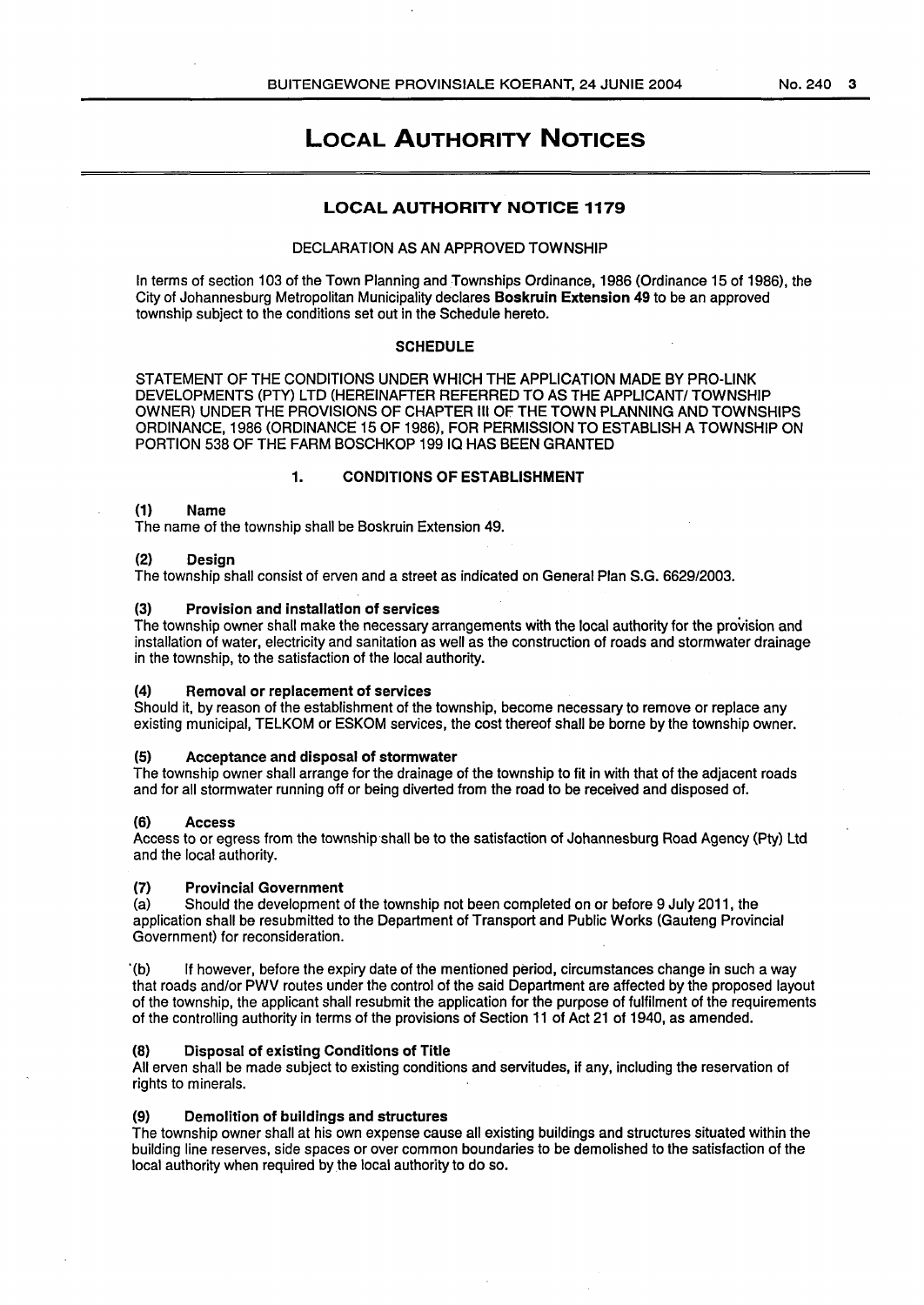أأنوا الوارث وتفقد وتعقدها

#### (10) Restriction on the transfer of an erf

Erf 990 shall be transferred only to Bush Hill Manor Homeowners Association, which Association shall have full responsibility for the functioning and proper maintenance of the said erf and the essential services within the said erf.

#### (11) Endowment

The township owner shall, in terms of the provisions of Section 98(2) of the Town Planning and Townships Ordinance, 15 of 1986, pay a lump sum endowment to the local authority for the provision of land for a park.

#### (12) Obligations with regard to services and restriction regarding the alienation of erven

The township owner shall within such period as the local authority may determine, fulfil his obligations in respect of the provision of water, electricity and sanitary services as well as the construction of roads and stormwater drainage and the installation of systems therefore as previously agreed upon between the township owner and the local authority. Erven may not be alienated or be transferred into the name of a buyer prior to the local authority certifying that sufficient guarantees/cash contributions in respect of the supply of services by the township owner have been submitted or paid to the said local authority.

#### 2. CONDITIONS OF TITLE

The erven mentioned hereunder shall be subject to the conditions as indicated imposed by the local authority in terms of the provisions of the Town Planning and Townships Ordinance, 1986.

# (1) All Erven (except Erf 990)<br>(a) Each erf is subject to a ser-

Each erf is subject to a servitude, 2 m wide, in favour of the local authority, for sewerage and other municipal purposes, along any two boundaries other than a street boundary and in the case of a panhandle ert, an additional servitude for municipal purposes 2 m wide across the access portion of the erf, if and when required by the local authority: Provided that the local authority may dispense with any such servitude.

(b) No building or other structure shall be erected within the aforesaid servitude area and no large rooted trees shall be planted within the area of such servitude or within 2 m thereof.

(c) The local authority shall be entitled to deposit temporarily on the land adjoining the aforesaid servitude such material as may be excavated by it during the process of construction, maintenance or removal of such sewerage mains and other works as it, in its discretion may deem necessary and shall further be entitled to reasonable access to the said land for the aforesaid purpose subject to any damage done during the process of the construction, maintenance or removal of such sewerage mains and other works being made good by the local authority.

#### (2) Erf 990

(a) The entire erf as indicated on the General Plan, is subject to a servitude for municipal purposes and right of way, in favour of the local authority.

(b) The erf shall not be alienated or transferred into the name of any purchaser other than Bush Hill Manor Homeowners Association, without the written consent of the local authority first having been obtained.

#### P. Moloi, City Manager (Notice No. 604/2004) June 2004

#### PLAASLIKE BESTUURSKENNISGEWING 1179

#### VERKLARING TOT 'N GOEDGEKEURDE DORP

 $\mathcal{L}^{\text{max}}$  and  $\mathcal{L}^{\text{max}}$ 

lngevolge artikel1 03 van die Ordonnansie op Dorpsbeplanning en Dorpe, 1986 (Ordonnansie 15 van 1986), verklaar die Stad van Johannesburg Metropolitaanse Munisipalitiet hiermee die dorp Boskruin Uitbreiding 49 tot 'n goedgekeurde dorp onderworpe aan die voorwaardes uiteengesit in die bygaande Bylae.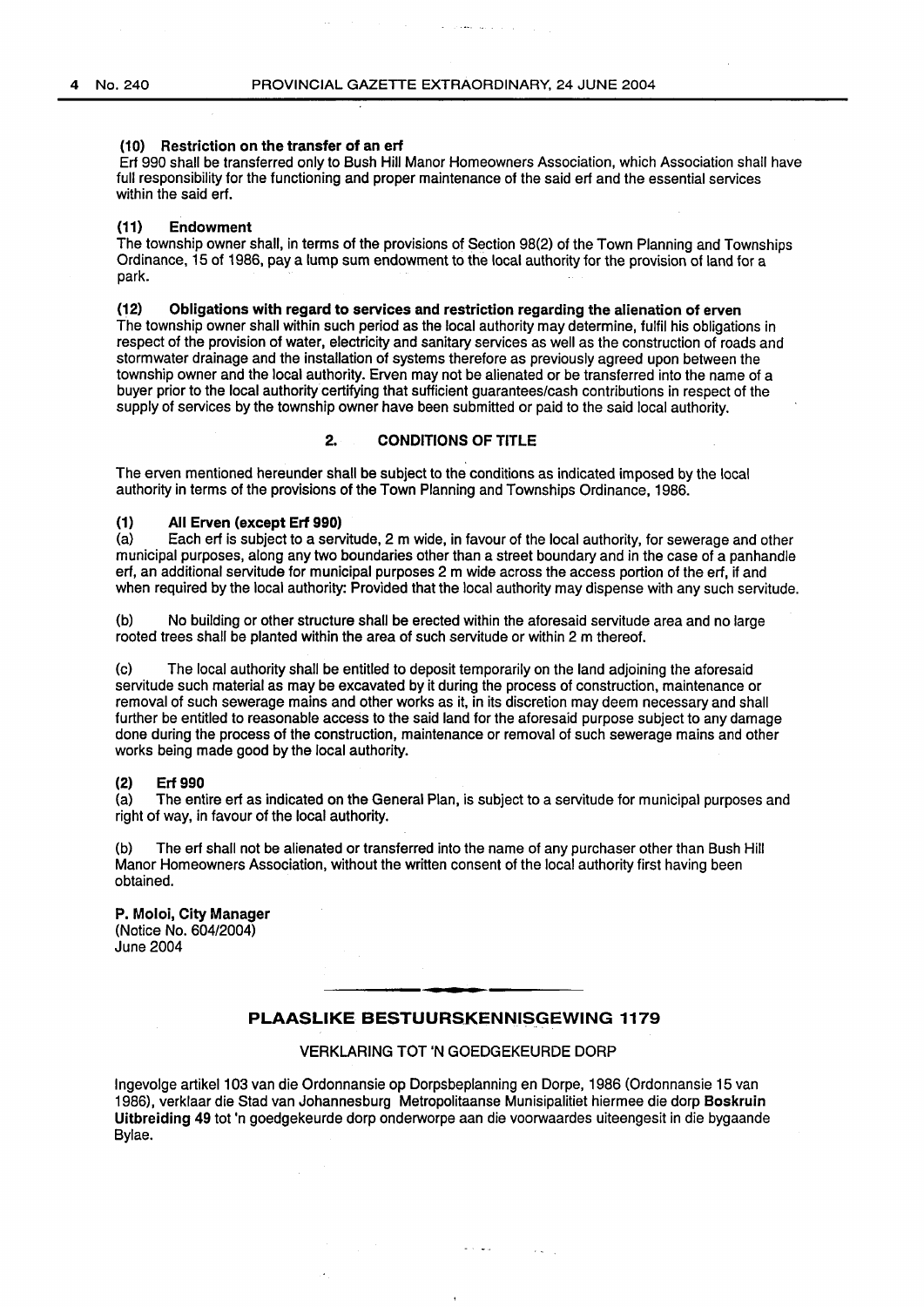#### BYLAE

VERKLARING VAN VOORWAARDES WAAROP DIE AANSOEK GEDOEN DEUR PRO-LINK DEVELOPMENTS (EDMS) BPK (HIERNA DIE AANSOEKDOENER/ DORPSEIENAAR GENOEM) INGEVOLGE DIE BEPALINGS VAN HOOFSTUK Ill VAN DIE ORDONNANSIE OP DORPSBEPLANNING EN DORPE, 1986 (ORDONNANSIE 15 VAN 1986), OM TOESTEMMING OM 'N DORP TE STIG OP GEDEELTE 538 VAN DIE PLAAS BOSCHKOP 199 IQ TOEGESTAAN IS

#### 1. STIGTINGSVOORWAARDES

a na sala sh

#### (1) Naam

Die naam van die dorp is Boskruin Uitbreiding 49.

#### (2) Ontwerp

Die dorp bestaan uit erwe en 'n straat soos aangedui op Algemene Plan LG Nr 6629/2003.

#### (3) Voorsiening en installering van dienste

Die dorpseienaar meet die nodige reelings met die plaaslike bestuur tref vir die voorsiening en installering van water, elektrisiteit en sanitere dienste asook die konstruksie van strate en stormwaterdreinering in die dorp.

#### (4) Verwydering of vervanging van dienste

lndien dit as gevolg van die dorpstigting, nodig is om enige bestaande munisipale, TELKOM of ESKOM dienste te verwyder of te vervang, moet die koste daarvan deur die dorpseienaar gedra word.

#### (5) Ontvangs en versorging van stormwater

Die dorpseienaar moet die stormwaterdreinering van die dorp so reel dat dit in pas by die van die aangrensende paaie en aile stormwater wat van die pad afloop of afgelei word, moet ontvang en versorg word.

#### (6) Toegang

Toegang tot en uitgang vanuit die dorp, moet tot tevredenheid van Johannesburg Roads Agency (Edms) Bpk en die plaaslike bestuur wees.

#### (7) Provinsiale Regering

(a) lndien die ontwikkeling van die dorp nie voor of op 9 Julie 2011 voltooi word nie, moet die aansoek heringedien word by die Departement van Vervoer en Publieke Werke (Gauteng Provinsiale Regering) vir heroorweging.

(b) lndien omstandighede egter, voor die verstryking van die gemelde periode, tot so 'n mate verander dat paaie en/of PWV roetes onder die beheer van die betrokke Departement deur die beoogde uitleg van die dorp geraak word, moet die applikant die aansoek herindien vir doeleindes van die nakoming van die vereistes van die beherende liggaam in gevolge die bepalings van Artikel 11 van Wet 21 van 1940, soos gewysig.

#### (8) Beskikking oor bestaande Titelvoorwaardes

Aile erwe moet onderworpe gemaak word aan bestaande voorwaardes en serwitute, indien enige, met inbegrip van die voorbehoud van die regte op minerale.

#### (9) Sloping van geboue en strukture

Die dorpseienaar moet op eie koste aile bestaande geboue en strukture wat binne boulynreserwes, kantruimtes of oor gemeenskaplike grense gelee is, laat sloop tot bevrediging van die plaaslike bestuur wanneer die plaaslike bestuur dit vereis.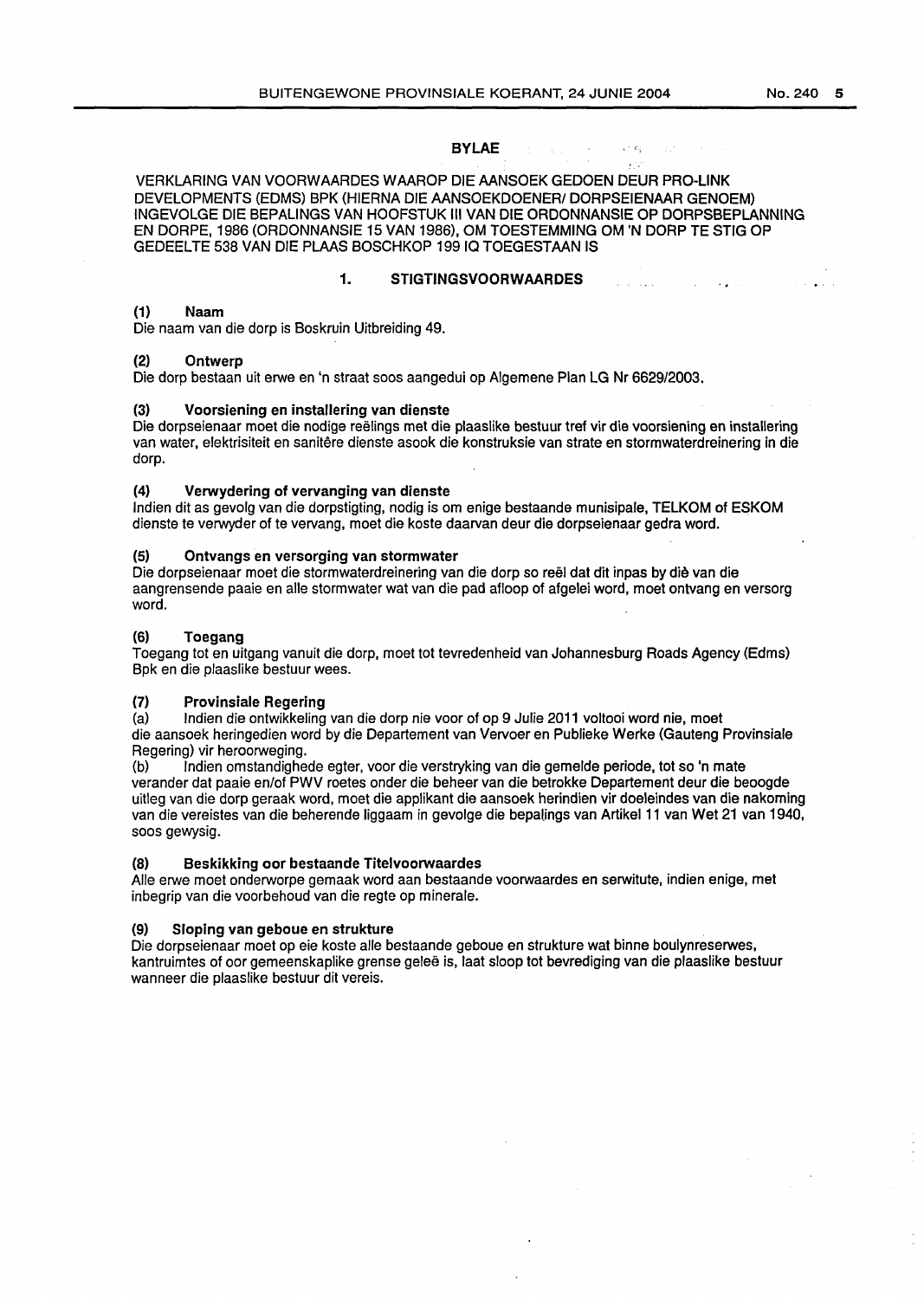#### (10) Beperking op die oordrag van 'n erf

Erf 990 mag slegs aan Bush Hill Manor Huiseienaarsvereniging oorgedra word, welke Vereniging volle verantwoordelikheid sal dra vir die funksionering en behoorlike instandhouding van die erf en die noodsaaklike dienste binne die gemelde erf.

#### (11) Begiftiging .

Die dorpseienaar sal, ingevolge die bepalings van Artikel 98(2) van die Dorpsbeplanning en Dorpe Ordonnansie, Nr 15 van 1986, 'n globale bedrag as begiftiging aan die plaaslike bestuur betaal vir die voorsiening van grond vir 'n park.

(12) Verpligtinge ten opsigte van dienste en beperking betreffende die vervreemding van erwe Die dorpseienaar moet binne sodanige tydperk as wat die plaaslike bestuur mag bepaal, sy verpligtinge met betrekking tot die voorsiening van water, elektrisiteit en sanitere dienste asook die konstruksie van paaie en stormwaterdreinering en die installering van die stelsels daarvoor, soos vooraf ooreengekom tussen die dorpseienaar en die plaaslike bestuur, nakom. Erwe mag nie vervreem of oorgedra word in die naam van 'n koper alvorens die plaaslike bestuur bevestig het dat voldoende waarborge/kontantbydraes ten opsigte van die voorsiening van dienste deur die dorpseienaar aan die plaaslike bestuur gelewer of betaal is nie.

#### 2. TITELVOORWAARDES

Die erwe hieronder genoem is onderworpe aan die voorwaardes soos aangedui deur die plaaslike bestuur ingevolge die bepalings van die Ordonnansie op Dorpsbeplanning en Dorpe, 1986.

# (1) Alle erwe (behalwe Erf 990)<br>(a) Elke erf is onderworpe aan 'n

Elke erf is onderworpe aan 'n serwituut 2 m breed, ten gunste van die plaaslike bestuur, vir riolerings-en ander munisipale doeleindes, langs enige twee grense, uitgesonderd 'n straatgrens en, in die geval van 'n pypsteelerf, 'n addisionele serwituut vir munisipale doeleindes 2 m breed oar die toegangsgedeelte van die erf, indien en wanneer verlang deur die plaaslike bestuur: Met dien verstande dat die plaaslike bestuur van enige sodanige serwituut mag afsien.

(b) Geen gebou of ander struktuur mag binne die voornoemde serwituutgebied opgerig word nie en geen grootwortelbome mag binne die gebied van sodanige serwituut of binne 2 m daarvan, geplant word nie.<br>(c)

Die plaaslike bestuur is geregtig om enige materiaal wat deur hom uitgegrawe word tydens die aanleg, onderhoud of verwydering van sodanige rioolhoofpypleidings, en ander werke wat hy volgens goeddunke noodsaaklik ag; tydelik te plaas op die grand wat aan die voornoemde serwituut grens en voorts sal die plaaslike bestuur geregtig wees tot redelike toegang tot genoemde grand vir die voornoemde doe!, onderworpe daaraan dat die plaaslike bestuur enige skade vergoed wat gedurende die aanleg, onderhoud of verwydering van sodanige rioolhoofpypleiding en ander werke veroorsaak word.

#### (2) Erf 990

(a) Die hele erf soos aangedui op die Algemene Plan, is onderworpe aan 'n serwituut vir munisipale doeleindes en reg-van-weg, ten gunste van die plaaslike bestuur.

(b) Die erf mag nie vervreem of oorgedra word in die naam van enige koper behalwe aan Bush Hill Manor Huiseienaarsvereniging, sonder dat die skriftelike toestemming van die plaaslike bestuur eers vooraf verkry is nie.

### P. Moloi, Stadsbestuurder

(Kennisgewing 604/2004) Junie 2004.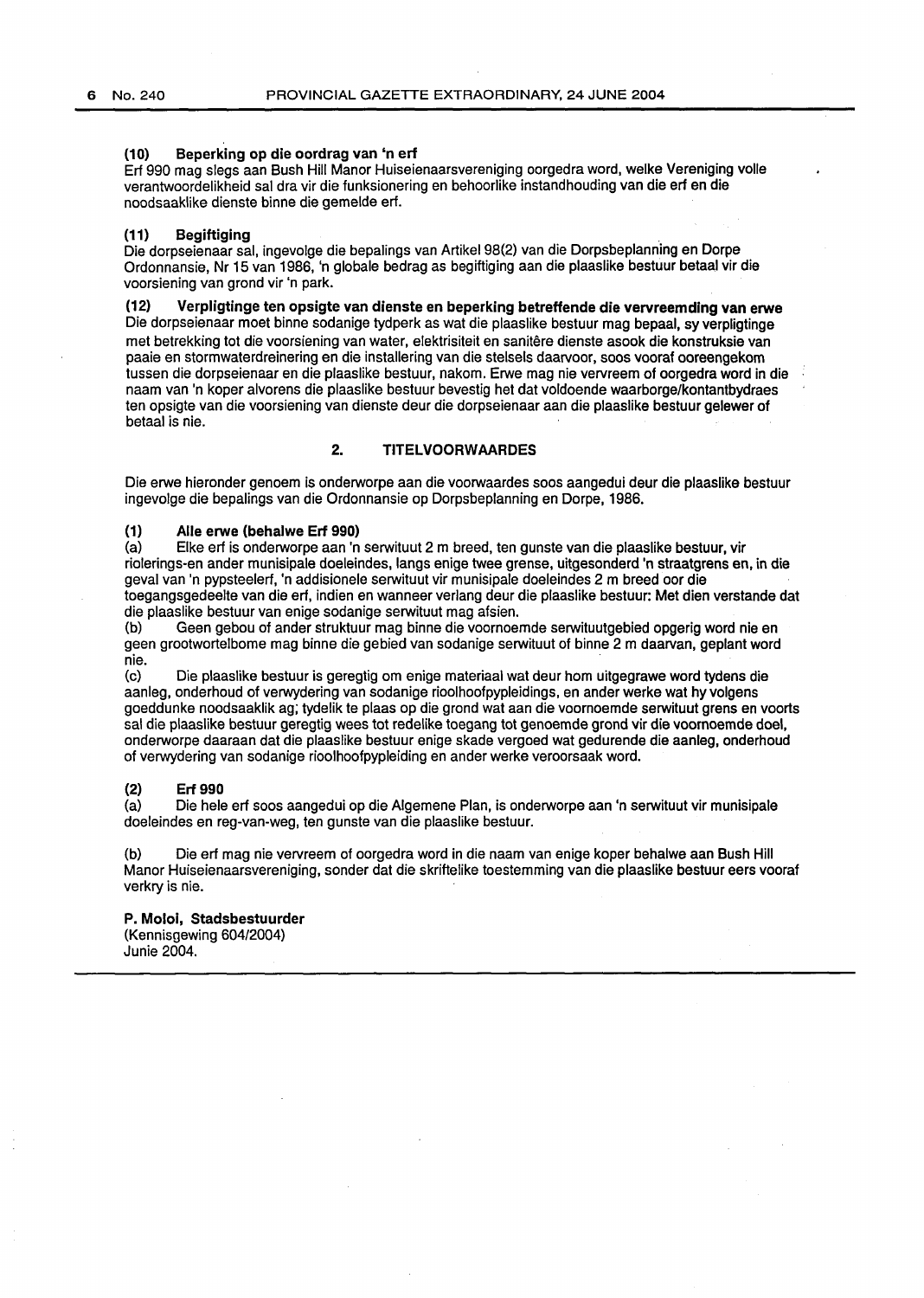#### LOCAL AUTHORITY NOTICE 1180

#### AMENDMENT SCHEME 04-1887

The City of Johannesburg herewith in terms of the provisions of section 125(1)(a) of the Town Planning and Townships Ordinance No 15 of 1986, declares that he has approved an amendment scheme being an amendment of the Randburg Town Planning Scheme, 1976, comprising the same land as included in the township of Boskruin Extension 49. Map 3 and the scheme clauses of the amendment scheme are filed with the Executive Director: Development Planning, Transportation and Environment: City of Johannesburg and are open for inspection at all reasonable times.

This amendment is known as Amendment Scheme 04-1887.

P. Moloi, City Manager (Notice No. 605/2004) June 2004

#### PLAASLIKE BESTUURSKENNISGEWING 1180

#### WYSIGINGSKEMA 04-1887

Die Stad van Johannesburg Metropolitaanse Munisipaliteit verklaar hiermee ingevolge die bepalings van artike1125(1)(a} van die Ordonnansie op Dorpsbeplanning en Dorpe Nr 15 van 1986, dat hy 'n wysigingskema synde 'n wysiging van die Randburg Dorpsbeplanningskema, 1976, wat uit dieselfde grond as die dorp Boskruin Uitbreiding 49 bestaan, goedgekeur het. Kaart 3 en die skemaklousules van die wysigingskema word in bewaring gehou deur die Uitvoerende Direkteur: Ontwikkelingsbeplanning, Vervoer en Omgewing: Stad van Johannesburg en is beskikbaar vir inspeksie op aile redelike tye.

Hierdie wysiging staan bekend as Wysigingskema 04-1887.

P. Molol, Stadsbestuurder (Kennisgewing 605/2004} Junie2004.